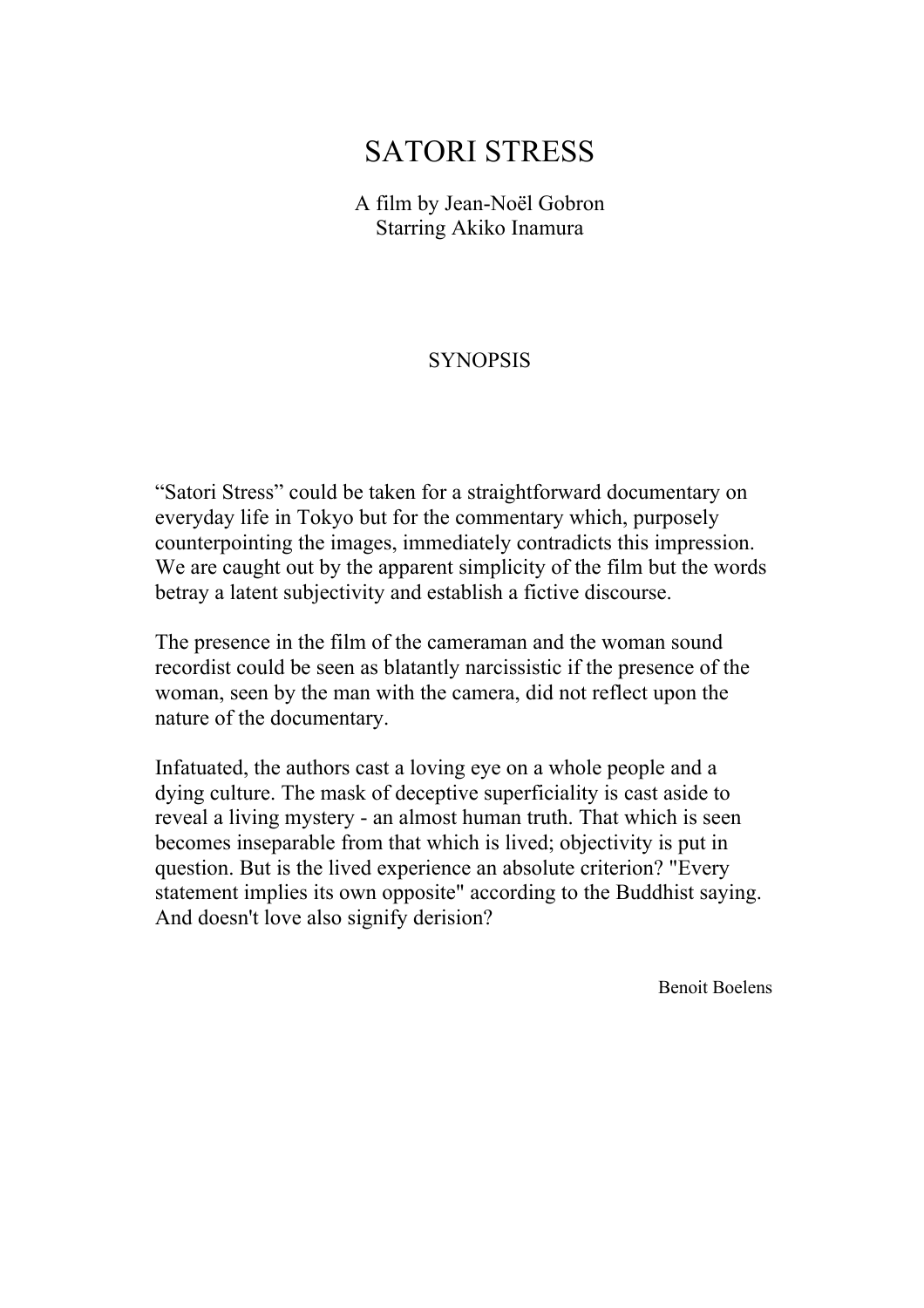#### A FEW WORDS OF INTRODUCTION BY THE DIRECTOR

Three strange events, which happened to me at different times in my life, come to mind. Two are connected with death, the third with love.

In the first, I am trapped on a high mountain, clinging to a rock, with night falling, unable to move forwards or backwards - at the slightest movement I make stones fall into the precipice right underneath me. In the second , I have a serious crash on a motorbike, just I am leaving an old place of pilgrimage where witches' sabbaths used to be held. I can still remember the colour of the grass, which was a brilliant green. The mountainous, deserted place was lost in the mist of a tropical island.

In the last, I am in the Grand'Place in Brussels where I meet Akiko. Akiko, a Japanese girl, is passing through Brussels to renew her visa. A few months later I decide, on the spur of the moment, to look for her in Paris. Five minutes after my arrival I find her.

At the end of the year Akiko returns to Tokyo and I decide to join her there. A month and a half later, I land in Tokyo for the first time in my life, with my Aäton and a hundred kilos of luggage... Since my return to Europe I have lost trace of her again. All I have left of her is this last postcard of n autumn landscape with a lake and a mountain in the background, dated the 17th September. Akiko writes that she is ill; that it's nothing serious and that I mustn't worry. She also says that she is not allowed to leave the hospital ...She wishes me strength and asks me 'not to lose my head'.

From my first strange encounter I am left with the memory of fear, from the second with a broken collar-bone and from the third. a film - called "Satori Stress".

> Brussels, December 18, 1983.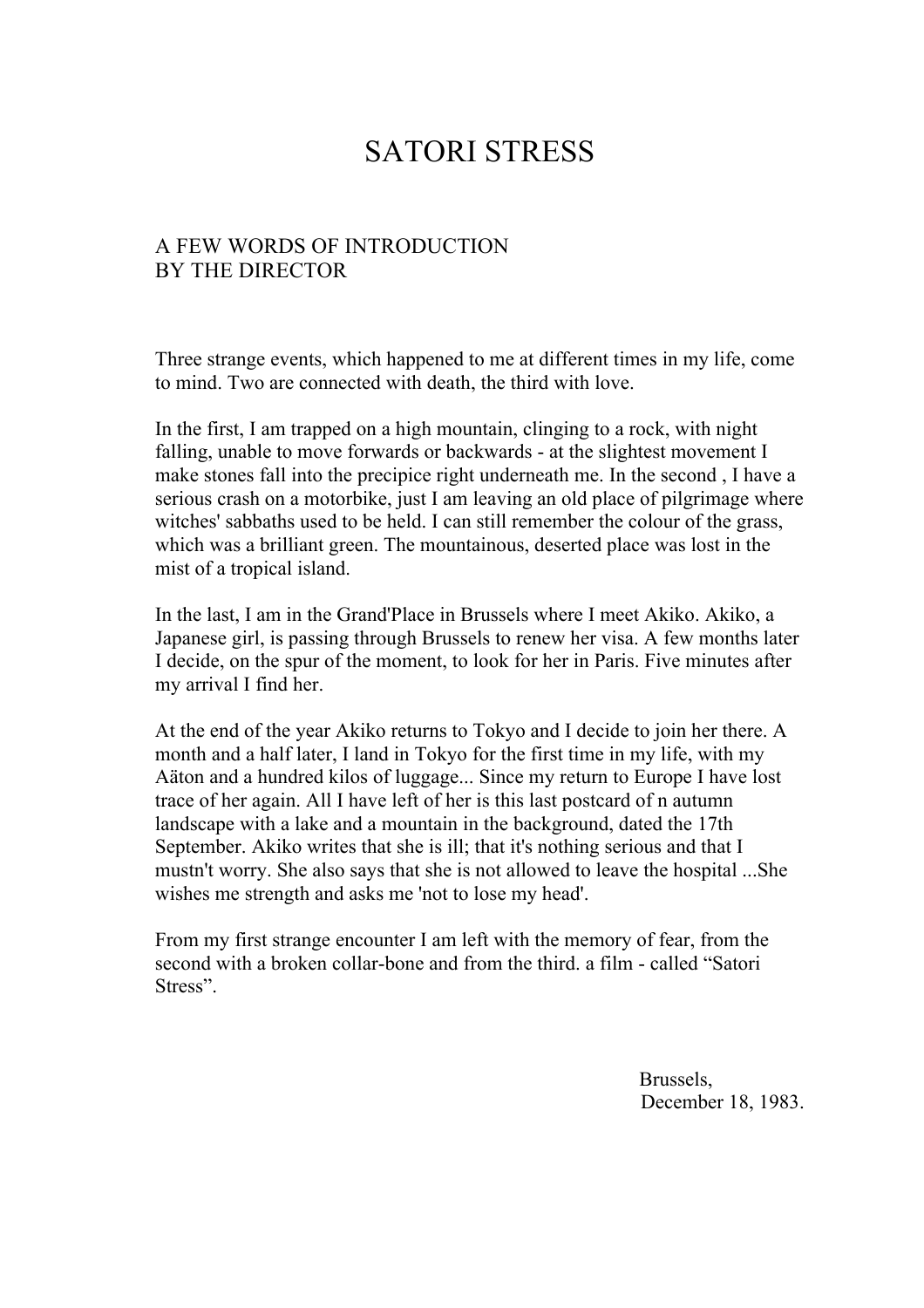You are in a sitting position, motionless, without purpose and without aim. You breathe in the air with the left nostril, you make it circulate right to the mouth of your rectum and you breathe out trough the other nostril.

Release your feet, draw your legs under you and stand up slowly, by steadying your haunches, one knee on the ground, the other at right angles to the ground. Lightly with one hand, grasp the handle of the sabre, with the other hand withdraw the sheath. Draw the sabre out in front of you in one continuous movement, hold it at 45° above your head, clench your teeth, contract your genitals, stamp on the ground with the flat of your foot, breathe out with all your force while bringing down the blade in an unstoppable movement and split in two the head of your opponent.

By sectioning the cerebral convolutions, the neurophysiological network is short-circuited, causing instant and total paralysis. The opponent is hors-de-combat, nothing is left but to technically finish him off.

This exercise will give you the combined feelings of supreme wellbeing and calm superiority, first cousin to beatitude. By repeating this exercise frequently you will acquire the TSUKI-NO-KOKORO - a mind as clear as the moon...

Benoit Boelens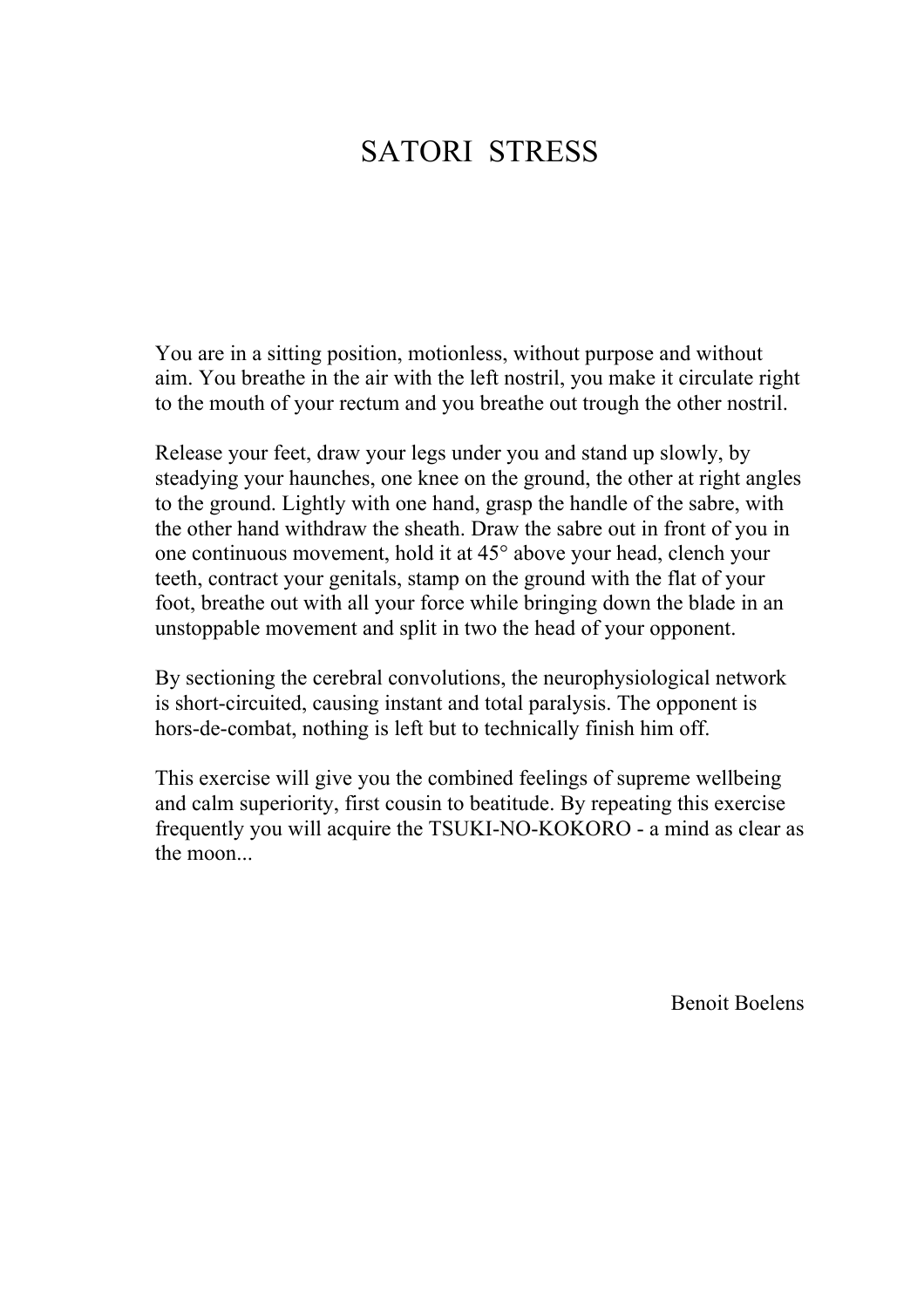### TECHNICAL SHEET

|                                                                                                  | Jean-Noël GOBRON                                               |
|--------------------------------------------------------------------------------------------------|----------------------------------------------------------------|
|                                                                                                  | <b>Benoit BOELENS</b>                                          |
|                                                                                                  | Jean-Noël GOBRON                                               |
|                                                                                                  | <b>Akiko INAMURA</b>                                           |
|                                                                                                  | Monique RYSSELINCK                                             |
|                                                                                                  | <b>Benoit BOELENS</b>                                          |
|                                                                                                  | Jonathan COY                                                   |
|                                                                                                  | <b>Rick COTTAN</b>                                             |
|                                                                                                  | <b>Akiko INAMURA</b>                                           |
|                                                                                                  | Masae YOSHIZAWA                                                |
|                                                                                                  | <b>Akiko INAMURA</b>                                           |
|                                                                                                  | Machiko OYAMA                                                  |
|                                                                                                  | Masayasu NAKAJIMA                                              |
|                                                                                                  | Keiichi KASAJIMA<br><b>Gil AUFRAY</b><br><b>Claire BARWELL</b> |
|                                                                                                  | Jean-Marie LAMBERT                                             |
|                                                                                                  | <b>Jacques CAMPENS</b>                                         |
|                                                                                                  | Gérard ROUSSEAU                                                |
|                                                                                                  | l'Equipe                                                       |
|                                                                                                  | Meuter Titra                                                   |
|                                                                                                  | <b>Akiko INAMURA</b>                                           |
|                                                                                                  | Jean-Noël GOBRON                                               |
| With the help of the "Atelier Jeunes Cinéastes"<br>and the Ministry of French speaking Community |                                                                |
|                                                                                                  |                                                                |
|                                                                                                  |                                                                |
|                                                                                                  | Optical (24 fps)                                               |
|                                                                                                  | <b>FUJICOLOR R</b>                                             |
|                                                                                                  | $16 \text{ mm } (1:1,37)$                                      |
|                                                                                                  | Tokyo                                                          |
|                                                                                                  | English, Japanese & French                                     |
|                                                                                                  | English                                                        |

World Sales: GOBRON-CABRERA 430 Chemin de Trégoux - 46330 Crégols France - Tel. : 0033 (0) 5 65 23 94 47 – Email : *info@alcyonfilm.com* www.alcyonfilm.com